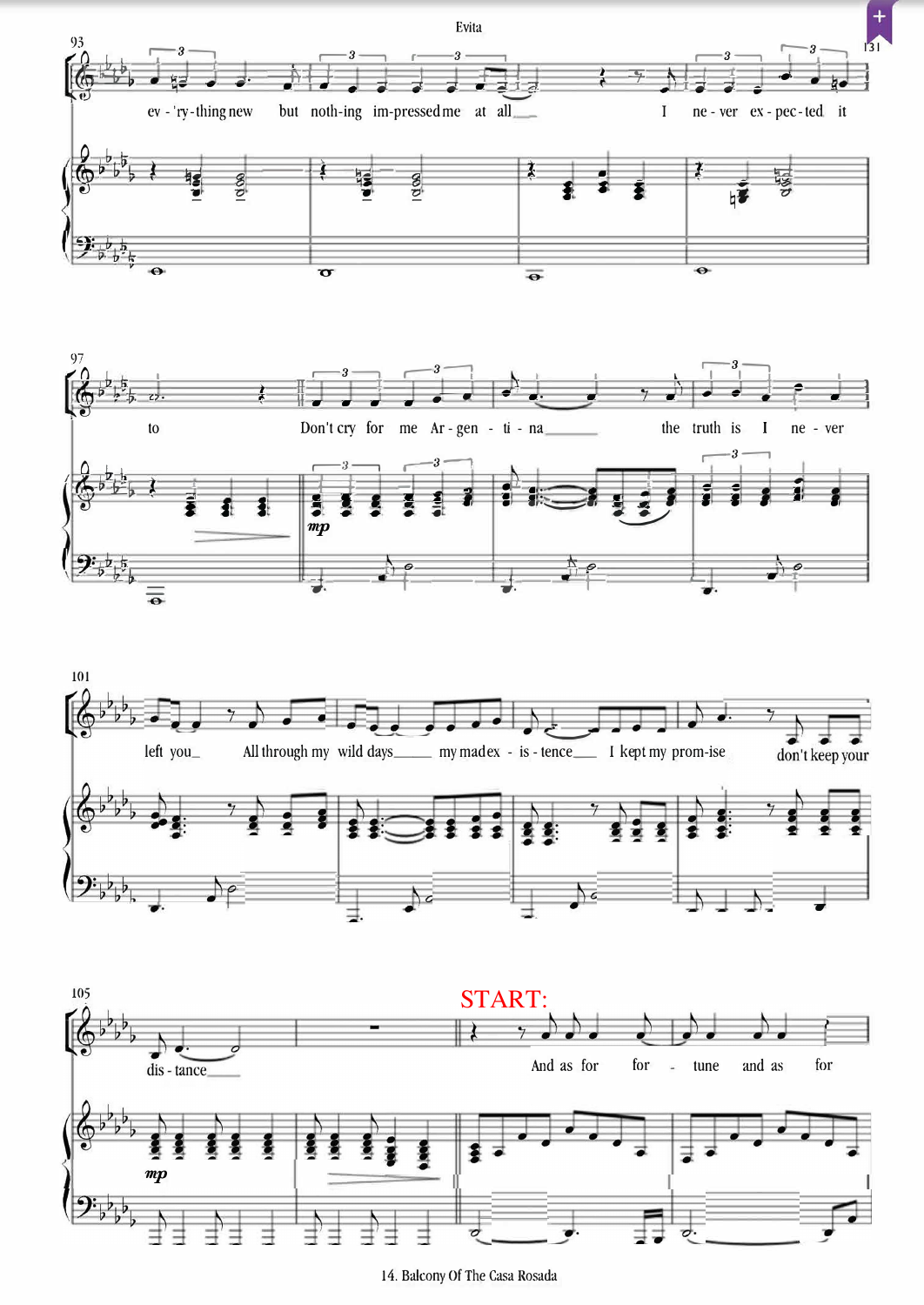

14. Balcony Of The Casa Rosada